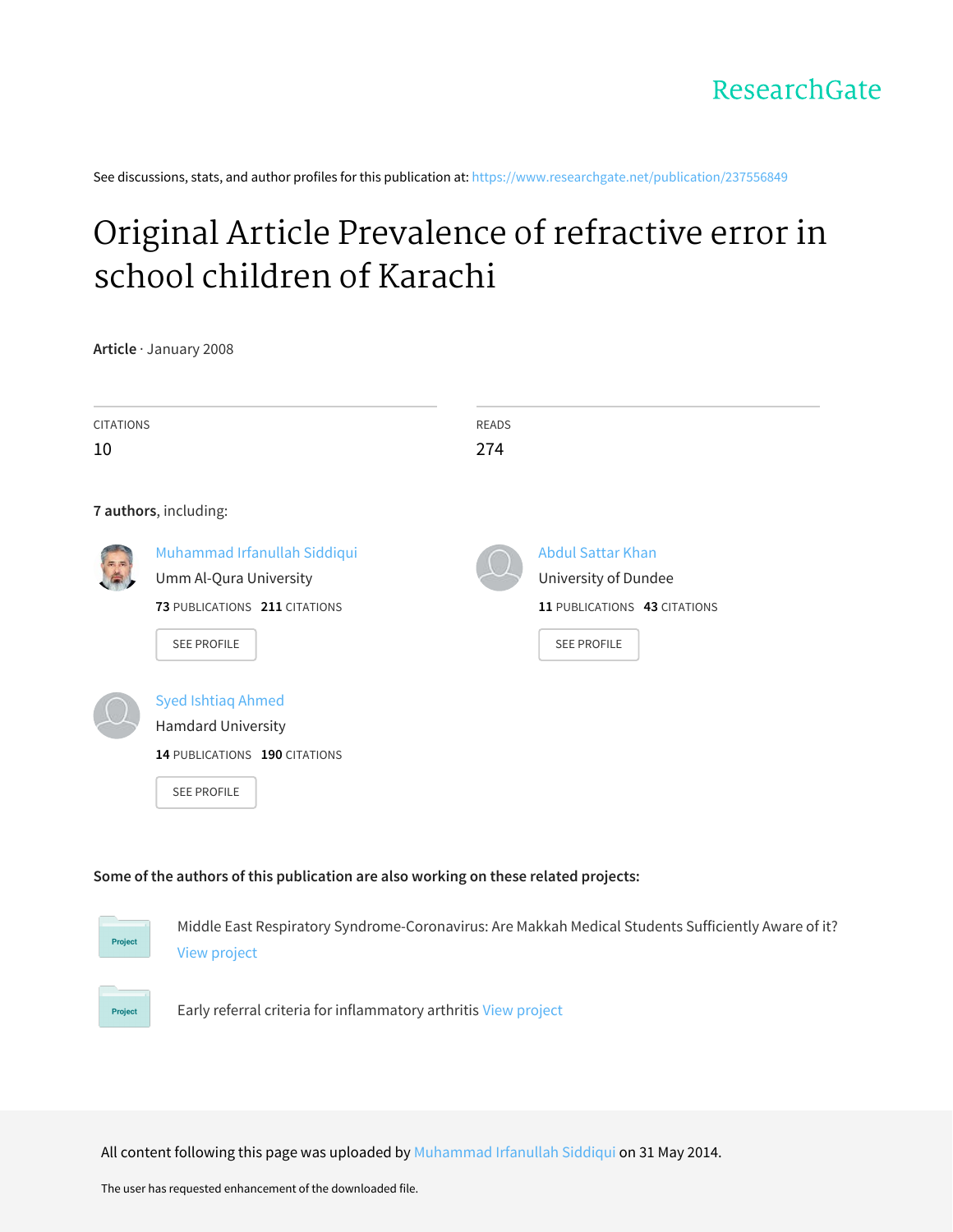# **Original Article**

# **Prevalence of refractive error in school children of Karachi**

Haseeb Alam<sup>1</sup>, M. Irfanullah Siddiqui<sup>2</sup>, Syed Imtiaz Ahmed Jafri<sup>3</sup>, Abdul Sattar Khan<sup>4</sup>, Syed Ishtiaq Ahmed<sup>5</sup>,

Mohammad Jafar6

Department of Community Ophthalmology<sup>1</sup>, Department of Community Medicine<sup>3,4,5,6</sup>, Baqai Medical University, Department of Community Health Sciences2, Hamdard University, Karachi.

#### **Abstract**

**Objective:** To find out the prevalence of refractive error and the eye morbidity in the school children and the associated factors.

**Methods:** One thousand students were selected from different schools of Karachi adopting two stage sampling technique. List of schools was obtained from Board of Secondary Education and 20 schools were randomly selected from the list in the five districts of Karachi during that period. Fifty students from each school were then selected adopting simple random technique.

**Result:** A total of 1000 children from 20 schools were selected. However 940 were examined. The prevalence of refractive error was 8.9%. Mean age of the students was 9.49±2.5. Dominant ethnic group was Urdu speaking. Only 10.9% children were ever checked for their ophthalmic examination. Refractive error was associated with female sex but no association was found with class, age, ethnicity, parental education and other risk factors. About 1% students were color blind. Lack of association with increasing class may be due to poor educational training at Public sector schools.

**Conclusion:** An increased prevalence of refractive error was found in this study. There is a need of periodical eye examination, preferably while entering and leaving the school (JPMA 58:322;2008).

## **Introduction**

The global initiative for the Elimination of Avoidable Blindness sets a major challenge to work relentlessly to avoid the preventable blindness. This initiative will also require both government and private sector's commitment to allocate more budgets to increase significantly the provision and uptake of eye care services. Refractive errors have been listed, along with cataract, trachoma, onchocerciasis and childhood blindness, among eye problems whose prevention and cure should provide enormous savings and facilitate societal developments.1 The number of visually impaired persons in the world is about 259 millions. This estimate includes 98 millions persons with visual impairment due to uncorrected refractive error.2

Many studies have been conducted to determine the prevalence of refractive errors through out the world.3,4 Though some of the studies have been conducted in Pakistan, but except a few, many of them were either focused on adults or Afghani and Bangladeshi children.5-8 These studies revealed that the prevalence of refractive error varies from 1% to 8%.

Uncorrected refractive errors are an important cause of visual impairment in many countries. In a study conducted at New Delhi, refractive error was the cause in 81.7% of eyes with vision impairment.<sup>9</sup> The refractive error was responsible for 1.1% legal blindness (which is defined as vision less than 6/60) and 0.5% economic blindness reported by Kalikivayi.10

Dandona et al estimated 12.3% total blindness was due to uncorrected refractive error, which is also responsible for a large number of blind years lived by a person than most other causes if left uncorrected. It was estimated that blindness due to refractive error resulted on an average of 30 years of blindness for each person as compared with 5 years of blindness due to untreated cataract for each person.2 A study by Kalikivayi revealed that out of 115 children with Visual Acuity  $\leq 6/18$  vision improved by  $\leq 6/18$  with refraction in 109 (94 %). No child was legally or economically blind after refractive correction.10

This study aimed to determine the frequency of impaired vision in school children in order to correct the problem in the initial phase which might cause poor performance at school, thereby avoiding drop outs from school due to decreased vision. However the proportion of drop outs due to refractive errors, could not be determined in this study.

## **Subjects and Methods**

Karachi is a mega city with an estimated population of around 14 million. It consists of 18 towns which were part of 5 districts at the time of survey. A cross sectional study was conducted to determine the frequency of eye problems in school children. A complete list of all public sector schools from Board of Secondary Education, Karachi was obtained and then four schools from each district were selected using random digit table. All the selected schools were visited to get the list of all students and then subjects were selected by random sampling technique.

A sample size of 1000 children was estimated and it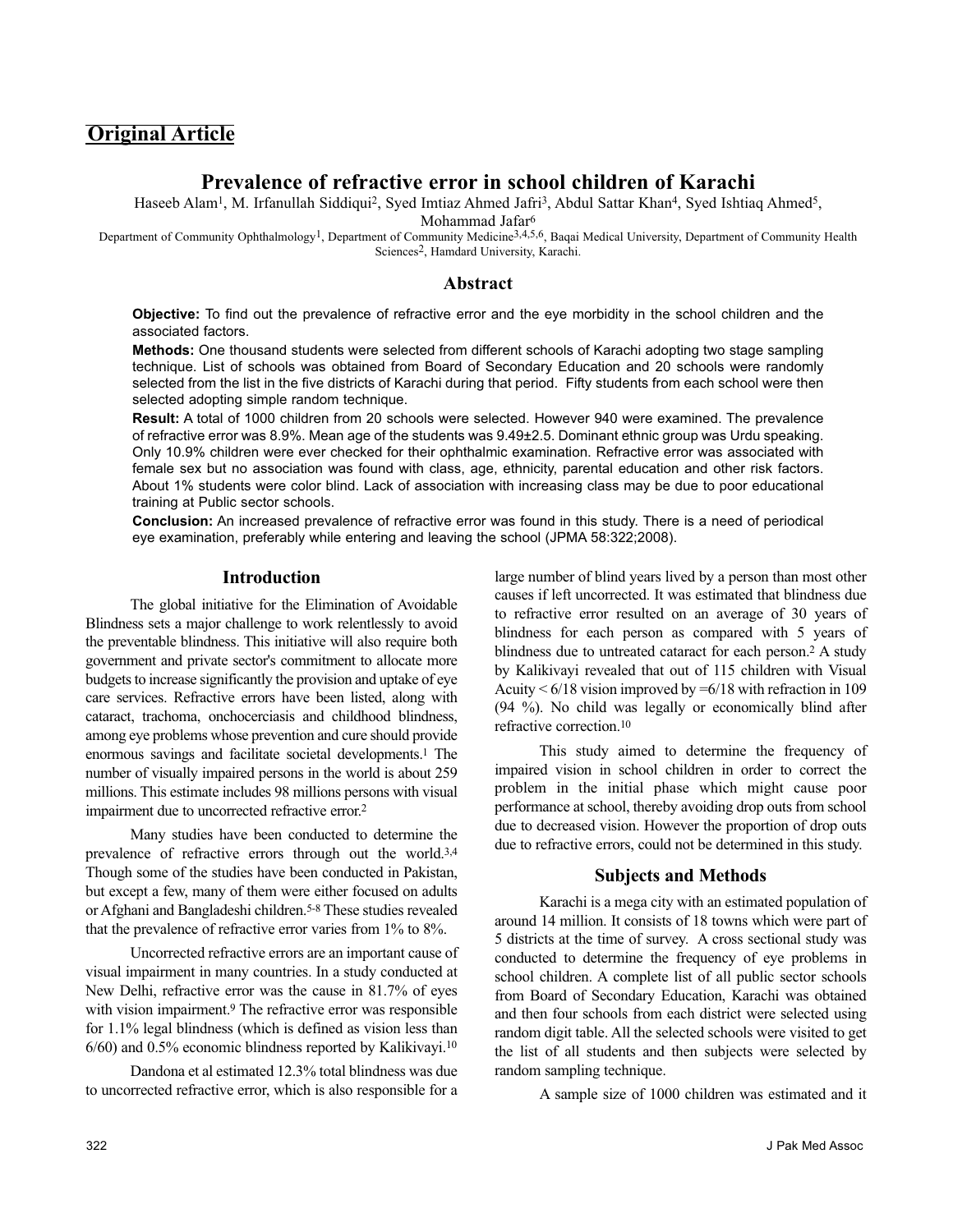was decided that 200 children will be screened in each district. A written permission was obtained from the Ministry of Education, Sindh and a verbal consent was obtained from teachers and parents.

The information regarding age, sex, problems of the eye, vision etc was recorded on a performa and the Snellens chart was used to measure the visual acuity. The colour card and pin holes were also utilized. WHO criteria of visual acuity  $< 6/18$  were taken as visually impaired while  $< 3/60$  was taken as blindness.11 A visual acuity of 6/12 does not usually effect school performance and hence are not considered as visually impaired in the current international literature. The criterion of blindness was taken to mark the upper limit for the impaired visual acuity and to separate out visually impaired from blind.

All children enrolled from class 1 to class 5 were included in the study. All children below 5 years and any child with congenital eye disease were excluded from study.

Following variables were selected for the study, beside the socioeconomic and demographic factors; Height and weight of the child, mid arm circumference, number of siblings, number of siblings using glasses, type of eye problem, type of medicine used, (the inquiry was about drops, ointment, any local remedy e.g. honey, surma etc actual drug names were not asked) Visual Acuity, Colour blindness, Correction with pinhole. (We inquired about any problem of eye during last 15

days and if yes, verbal autopsy was done to find out about watery discharge, infection, trauma or any other problem.)

After approval from ethical committee of the Baqai Medical University, the team of trained personnel visited the selected schools. In case of absenteeism schools were revisited, some times thrice, to complete the examination for the difficult cases. A standard examination procedure was used for each study subject. Detailed history, including family history, about the current problems, past problem, treatment, medicine used was recorded. Visual acuity was done through Snellen chart for distance vision and cards for near vision. Children who failed to pin hole correction were referred to Baqai Institute of Community Ophthalmology, Karachi for further examination.

All the data obtained was entered into SPSS version 13 and analyzed. Frequency tables were used to describe the data. Mean, median, mode, standard deviation and ranges were determined. The frequency of various eye problems was also determined along with 95% confidence interval. Chi square test was used to observe the association of the refractive error with respect to age, sex, education of father, occupation, ethnicity, class, and nutritional status, p-value <0.05 was considered significant.

#### **Results**

Out of 1000 estimated students 940 were actually examined. The result showed that students had a mean age of

| Table 1. Distribution of study variables. |                              |                               |                          |                       |                            |                        |  |  |
|-------------------------------------------|------------------------------|-------------------------------|--------------------------|-----------------------|----------------------------|------------------------|--|--|
| Age                                       | Below 10<br>(65%)            | 10 and above<br>(35%)         |                          |                       |                            |                        |  |  |
| <b>Sex</b>                                | Female<br>504(53.7%)         | Male<br>436(46.3%)            |                          |                       |                            |                        |  |  |
| Class                                     | 193(20.5%)                   | П<br>$136(14.5\%)$            | Ш<br>202(21.6%)          | IV<br>$215(22.8\%)$   | V<br>194 (20.6%)           |                        |  |  |
| Ethnic group                              | Urdu speaking<br>424 (45.2%) | Balochi<br>178 (8.9%)         | Sindhi<br>$142(15.1\%)$  | Punjabi<br>82 (8.7%)  | Pathan<br>84 (8.9%)        | Others<br>$30(3.2\%)$  |  |  |
| Students ever examined for eye morbidity  | Yes<br>$103(10.9\%)$         | N <sub>0</sub><br>837 (89.1%) |                          |                       |                            |                        |  |  |
| Eye morbidity                             | Yes<br>427 (45.4%)           | N <sub>O</sub><br>513 (54.6%) |                          |                       |                            |                        |  |  |
| Type of eye morbidity                     | No problem<br>576 (61.2%)    | Watering 260<br>$(27.6\%)$    | Infection<br>86 (9.1%)   | Trauma<br>$18(2.1\%)$ |                            |                        |  |  |
| Type of medicines used                    | drop<br>125 (44.9%)          | ointment<br>68 (24.4%)        | kajal<br>50 (17.9)       | surma<br>$23(8.2\%)$  | honey<br>$2(0.7\%)$        | others<br>11 $(3.9\%)$ |  |  |
| Color vision                              | Normal<br>$11(1.2\%)$        | Color blind                   |                          |                       |                            |                        |  |  |
| Visually impaired corrected by pin hole   | Yes<br>84 (89.2%)            | 929 (98.8%)<br>No             |                          |                       |                            |                        |  |  |
| Refractive error                          | Present<br>84 (8.9%)         | $10(10.8\%)$<br>Absent        |                          |                       |                            |                        |  |  |
| Height                                    | Mean<br>$4.21$ ft            | 856 (91.9%)<br>Median         | Mode<br>$4.1 \text{ ft}$ | Range<br>$2.3 - 5.8$  | Standard deviation<br>0.56 |                        |  |  |
| Age                                       | 9.5 years                    | $4.25$ ft                     | 10 years                 | $5 - 15$              | 2.5                        |                        |  |  |
| Weight                                    | $26.83$ kg                   | 10 years                      | $25$ kg                  | $12 - 60$             | 10.92                      |                        |  |  |
| Mid Arm Circumference                     | 6.44 cm                      | $24 \text{ kg}$<br>6.5 cm     | $6.0 \text{ cm}$         | $4.1 - 9.8$           | 1.11                       |                        |  |  |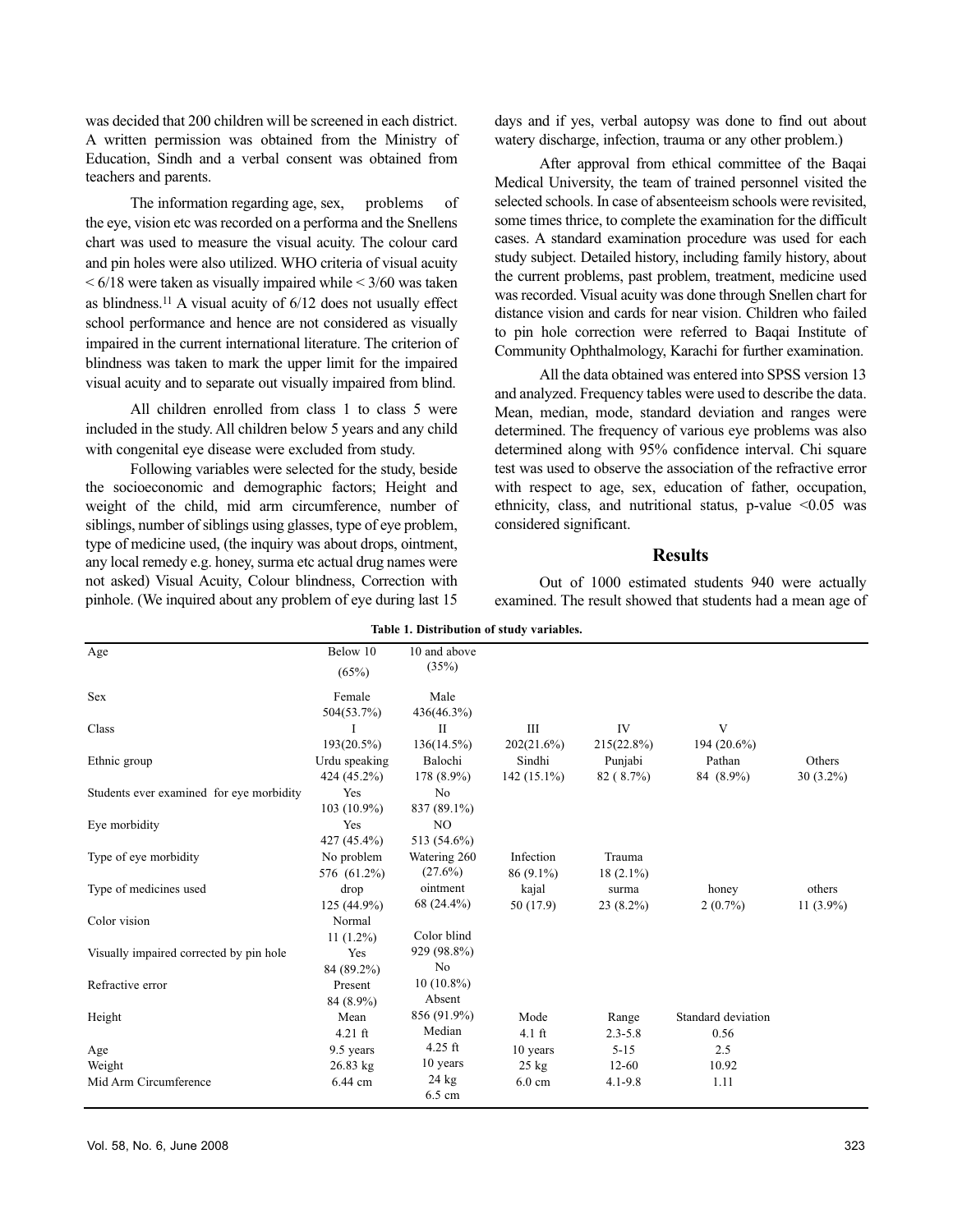**Table 2. Distribution of type of morbidity by sex.**

| <b>Type of morbidity</b> | Male | Percentage | Female | Percentage | <b>Total</b> | Percentage |
|--------------------------|------|------------|--------|------------|--------------|------------|
| Infection                | 33   | (39)       | 52     | (61)       | 85           | 23.4       |
| Watery eyes              | 137  | (52.7)     | 123    | (47.3)     | 260          | 71.4       |
| Trauma and other         | 12   | (63.2)     |        | (36.8)     | 19           | 05.2       |
| Total                    | 182  |            | 182    |            | 364          | 100%       |

 $p-value = 0.04$ 

9.5±2.5 years, with 53.7% being female. In public sectors schools due to late admission and repeated failure one might find overage students in each class. There was a uniform distribution of students except class II which had  $14.5\%$ students. Most effected ethnic group was Urdu speaking with a frequency of 45.2%. Only 10.9% students ever had ophthalmic examination. Forty five percent had some form of eye problems, watery eye and infections being the most common. More than 80% used non recommended medicines. The proportion of colour blindness was 1.1% with a 95% confidence interval between 1.097 and 1.103. The proportion of children with refractive errors was 8.9% with a 95% confidence interval between 8.89 and 8.91 as shown in table 1.

A significant difference was noted between the type of eye problem and sex ( $p < 0.04$ ), boys had more watery eyes while girls had more infection as shown in Table 2. The frequency of refractive error was cross tabbed against sex, a highly significant association was observed with female sex  $(p \le 0.001)$  as shown in figure.

There was no significant association of frequency of refractive error with class, ethnic group and other variables in this study.

Out of 94 cases with visual impairment, 10 could not be corrected by pinhole correction, who were referred to Baqai University Hospital for further evaluation.

#### **Discussion**

In the present study, the prevalence of refractive error was 8.9% with a legal blindness 1.1%. Criteria for legal blindness was 6/60 as recommended by Kalikivayi.10

Study results are in agreement with the result of Kalikivayi<sup>10</sup> and Nepal BP<sup>12</sup>. A lower prevalence has been reported by Dandona et al<sup>4</sup>, Afghani et al<sup>7</sup> Naidoo et al<sup>13</sup>, Khandekar RB<sup>14</sup> and Garner et al<sup>15</sup> and a high prevalence has been reported by Khan et al<sup>16</sup>, Qayyum<sup>5</sup>, He M<sup>17</sup>, Goh PP<sup>18</sup>, Maule E<sup>19</sup>, Hyman L et al<sup>20</sup> Gordon A<sup>21</sup> and Wingert TA.<sup>22</sup>

Mean age was in agreement with Kalikivaya.10 In the present study, no association was found between age and the prevalence of refractive error. Our results are in agreement. with Murthy<sup>9</sup> while Kalkivayi<sup>10</sup> and Junghans et al<sup>24</sup> have reported a significant association of refractive error with advancing age among the two groups (less thatn 10 and 10 or more). .

In this study, a highly significant association was found between female sex and refractive error. This is similar to other studies by Afghani et al<sup>7</sup>, Awan et al<sup>6</sup>, Khandekar RB14, Dandona et al.4 However Kalikivayi et al,10 Junghans et al23 and Garner15 did not find any significant association between gender and prevalence of refractive error.

The most important cause of vision impairment in the current study was refractive error, which is comparable with Kalikivayi et al.10

There was a significant difference in the type of morbidity and gender while Nepal<sup>12</sup> did not find any significant difference. This study did not find an association of refractive error with education and occupation of father, which is similar to Murthy et al<sup>9</sup> while it is in contrast to Dandona et al4 who found a significant association between father's education and prevalence of refractive error. The prevalence of colour blindness in this study was 1.1% while Shresthe KK3 in Kathmando found a prevalence of 2.2%.

Regarding ethnicity, no significant association was observed in this study but in WHO studies this variable is taken into account because refractive errors had a strong relation with inheritance 18

In this study frequency of eye morbidity was 45%, which is similar to Reddy SC<sup>24</sup>, while Shrestha<sup>3</sup> and Nepal<sup>12</sup> found a low prevalence. Infective disorders accounted for 9.1% of the morbidity in this study which are in agreement with Shrestha.3 It was observed that local and uncertified medicines were used for the local problem e.g. Kajal and Surma etc.

## **Conclusion**

It was concluded that the refractive error is one of the most common cause of visual impairment.

It has strong relationship with sex and was predominant in females. Majority of students were never examined for the visual acuity. It is recommended that children should be examined periodically from grade 1 to 10. Best possible time is to examine at the time of entering school and when they are leaving which makes it at least twice, during their study period.